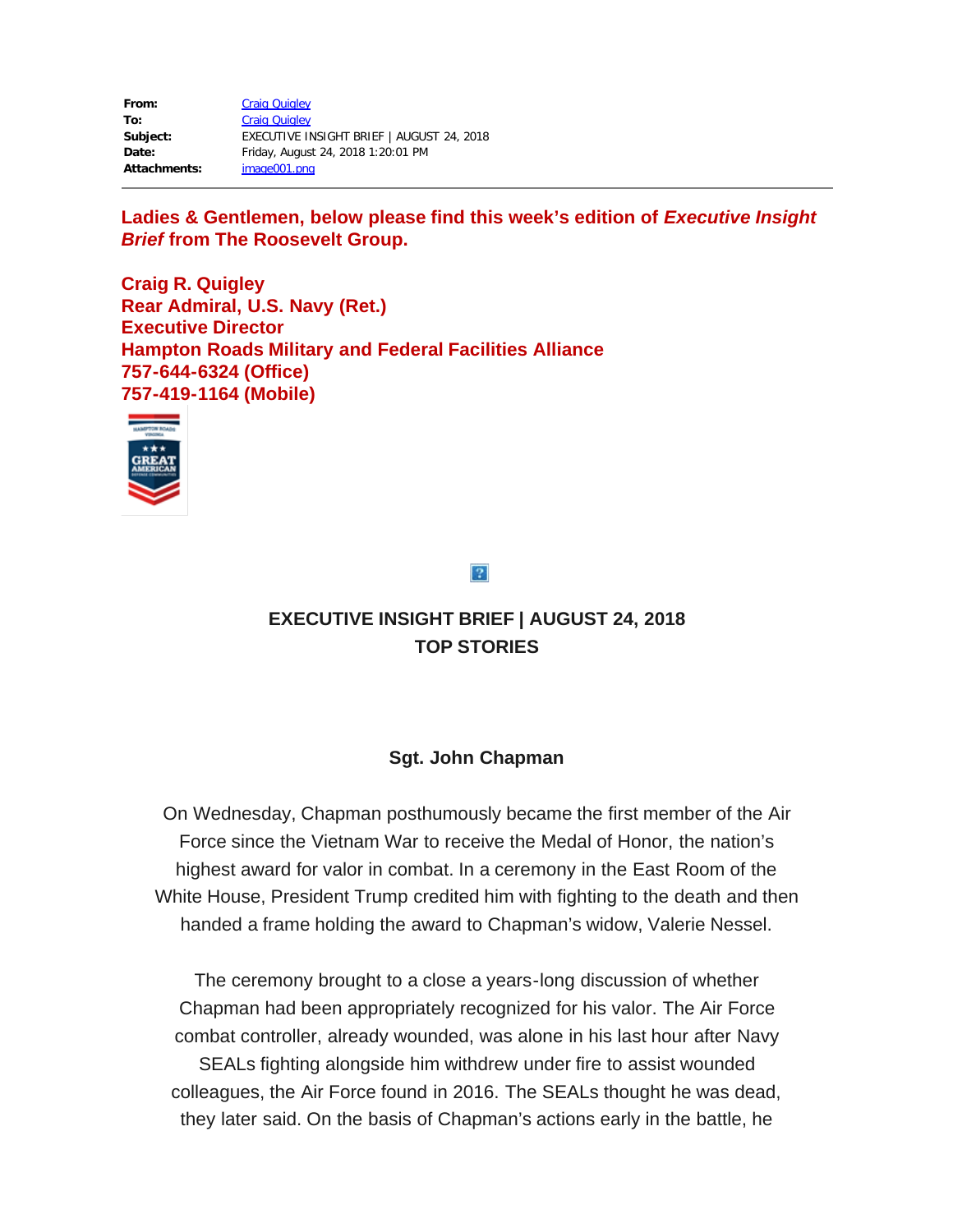posthumously was awarded the Air Force Cross — second only to the Medal of Honor — in 2003 for actions that included charging up a steep hill under fire in the battle and killing at least two militants inside a bunker on top. Read the full story [here](https://rooseveltdc.us12.list-manage.com/track/click?u=322456b7b4ad08c1b4904c407&id=ebd0eccb01&e=5c6d0a3b33).

### **Littoral Combat Ship Program's First Big Test**

Four littoral [combat](https://rooseveltdc.us12.list-manage.com/track/click?u=322456b7b4ad08c1b4904c407&id=978a3e4db2&e=5c6d0a3b33) ships are on track to be available to deploy in 2019, the head of the U.S. surface navy told Defense News in an interview. Though it's unclear when the ships will deploy, the hulls will be through their maintenance and the crews through their training phases, ready to become productive members of the fleet next year, Vice Adm. Richard Brown said Aug. 16.

"We are on track with the 2016 review of the LCS…and I think we will see the first deployments next year and then happening continuously after that," said Brown, who heads Naval Surface Force Pacific. "I will have the ships through their maintenance, and the blue crews and gold crews through their basic phase to support deployments next year. So, that's really exciting – something we've been driving towards for a long time."

Deploying the LCS next year will be a major test of the reorganized program birthed after a disastrous nine-month span between late 2015 and 2016 that saw mechanical breakdowns on four of the six LCS then in service, some caused by sailor errors. The deployments will be closely watched as the oftcriticized program looks to shake off years of criticism and start performing missions that have been under-served since the last small surface combatants – the Oliver Hazard Perry-class frigates – left the service in 2015. More [here.](https://rooseveltdc.us12.list-manage.com/track/click?u=322456b7b4ad08c1b4904c407&id=a8e636aa63&e=5c6d0a3b33)

#### **Bolton's Warning to Russia**

President Donald Trump's national security adviser said Thursday that he pressed top Russian officials about meddling in the U.S. election process, while saying Russians will face no new U.S. sanctions if they stop such interference. John Bolton spoke to The Associated Press in an interview at the U.S. mission in Geneva between morning and afternoon meetings with his Russian counterpart, Nikolai Patrushev, a follow-up meeting to the summit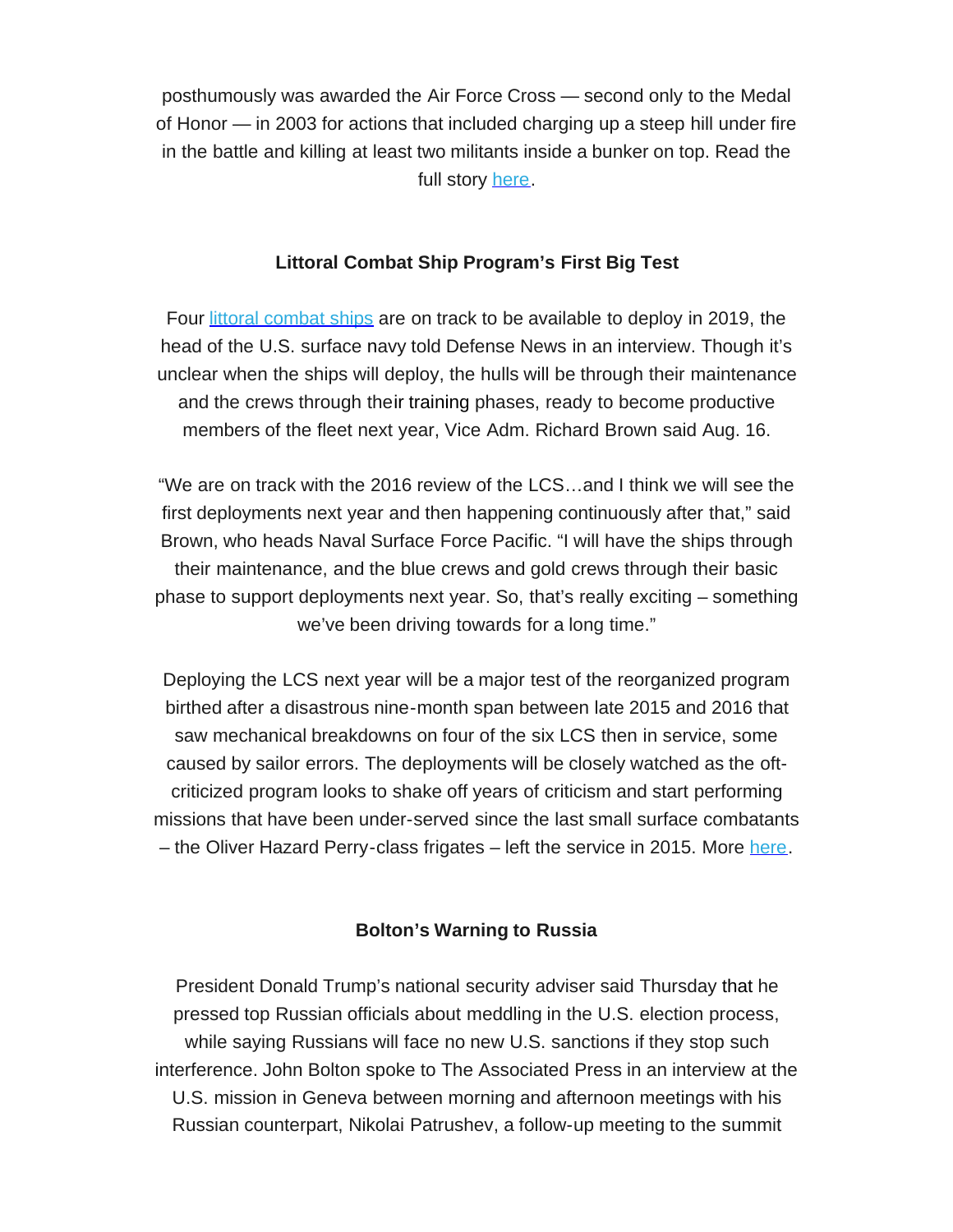between Trump and Russian President Vladimir Putin in Helsinki last month.

 "I'm going to make sure that they understand how strongly we feel about this," he said, adding that he would "tell them how firm the position of the U.S. is that there is no election meddling." Bolton told reporters later: "I made it clear that we wouldn't tolerate meddling in 2018, and we were prepared to take necessary steps to prevent it from happening." Click [here](https://rooseveltdc.us12.list-manage.com/track/click?u=322456b7b4ad08c1b4904c407&id=3124c77438&e=5c6d0a3b33) for more.

Microsoft Corp said on Monday that it had recently [thwarted](https://rooseveltdc.us12.list-manage.com/track/click?u=322456b7b4ad08c1b4904c407&id=a38edf9024&e=5c6d0a3b33) hackers associated with the Russian government attempting to steal user information from conservative groups that promote democracy and advocate for cybersecurity. The company's digital crimes unit (DCU) acted on a court order last week, disrupting and transferring control of a total of six internet domains created by a group known as Strontium, also known as Fancy Bear or APT28, which is associated with the Russian government, the company said in a blog posted late on Monday night.

#### **Tensions with China**

Senior U.S. and Chinese officials embarked on a second day of [trade](https://rooseveltdc.us12.list-manage.com/track/click?u=322456b7b4ad08c1b4904c407&id=8e25a9571f&e=5c6d0a3b33) talks Thursday with expectations low of any meaningful progress as Beijing and Washington traded their latest round of tit-for-tat tariffs. The world's two largest economies on Thursday each imposed tariffs on imports worth some \$16 billion, taking the total value of goods hit as a result of the trade war with China to \$100 billion. Expectations are low for any meaningful progress in the talks led by U.S. Treasury Undersecretary for International Affairs David Malpass and Vice Commerce Minister Wang Shouwen. Analysts point out that the Trump administration is also showing no signs of softening in its hard line toward Beijing.

China will soon take part in unprecedented joint military [exercises](https://rooseveltdc.us12.list-manage.com/track/click?u=322456b7b4ad08c1b4904c407&id=9ef04f64b9&e=5c6d0a3b33) in Russia, sending 30 aircraft, 900 tanks and 3,200 personnel to its neighbor's far east. Russia's drills, held every four years, are the largest since the early 1980s, and the inclusion of Chinese troops, a first, is seen as a major geopolitical shift. Moscow and Beijing each want to send a signal to Washington with military cooperation—though it's China, not Russia, that the U.S. now considers its main threat.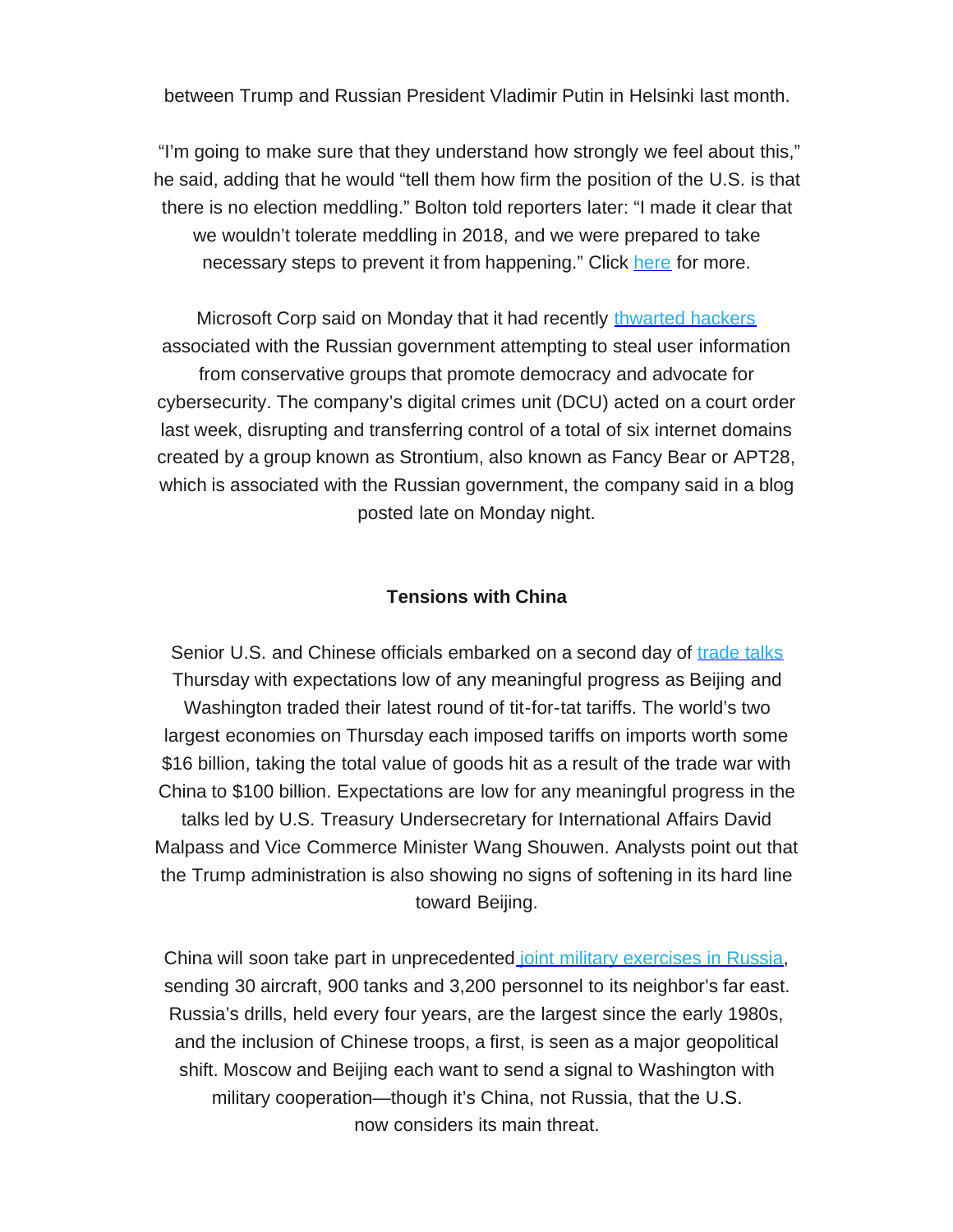China's displays have prompted other Asian nations to cooperate more closely and initiate joint drills of their own. This week, Japan said it would send a large helicopter carrier and escort ships to the South China Sea and Indian Ocean, with the fleet making stops in the Philippines, Indonesia, Singapore, Sri Lanka and India, and conducting joint military exercises along the way. For more click [here.](https://rooseveltdc.us12.list-manage.com/track/click?u=322456b7b4ad08c1b4904c407&id=a668cdf01b&e=5c6d0a3b33)

# **The Manafort and Cohen Debacle**

Michael Cohen, President Donald Trump's former personal lawyer and fixer, pleaded guilty to campaign-finance violations and other charges, saying Mr. Trump directed him to arrange the payment of hush money to adult film star Stormy Daniels and a former Playboy model to influence the election. The guilty plea was part of a double dose of bad news for Mr. Trump: it came at almost the same moment that his former campaign chairman Paul Manafort was convicted in Alexandria, Va., of eight financial crimes in the first trial to come out of special counsel Robert Mueller's sprawling Russia investigation. The jury said it could not reach a verdict on 10 of the 18 counts with which Manafort was charged. Judge T.S. Ellis declared a mistrial on those counts.

Cohen's account appears to implicate Mr. Trump himself in a crime, though whether – or when – a president can be prosecuted remains a matter of legal dispute. Read more [here.](https://rooseveltdc.us12.list-manage.com/track/click?u=322456b7b4ad08c1b4904c407&id=4f51680de9&e=5c6d0a3b33)

#### **Look Ahead**

There does not appear to be much occurring in D.C. next week, so sit back and take it easy while you can!

Have a great weekend!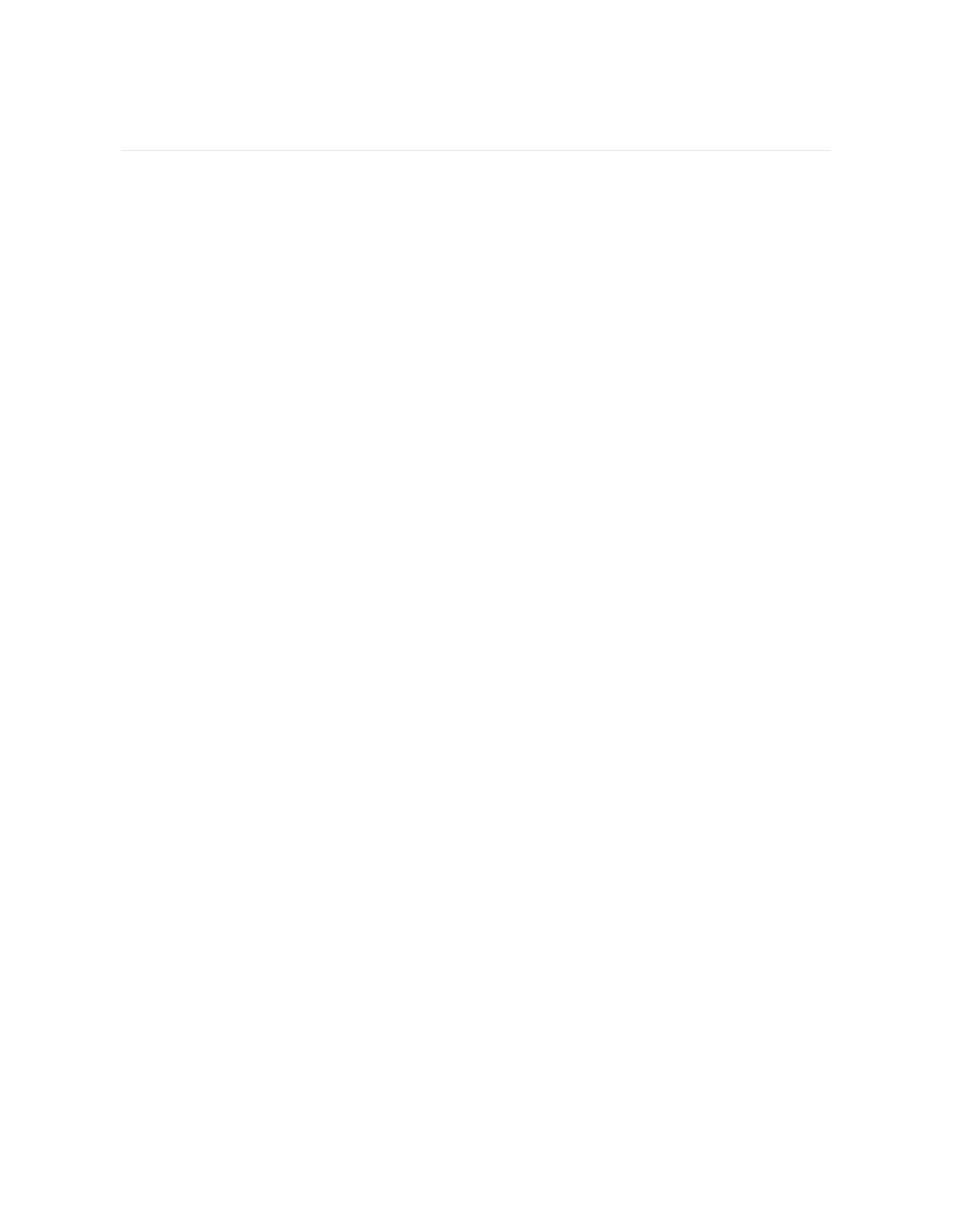**From:** [Craig Quigley](mailto:cquigley@hrmffa.org) **To:** [Craig Quigley](mailto:cquigley@hrmffa.org) **Subject:** EXECUTIVE INSIGHT BRIEF | AUGUST 31, 2018 **Date:** Friday, August 31, 2018 11:28:30 AM **Attachments:** image001.png

Ladies & Gentlemen, below please find this week's edition of *Executive Insight Brief* **from The Roosevelt Group. Have a safe and enjoyable Labor Day weekend!**

**Craig R. Quigley Rear Admiral, U.S. Navy (Ret.) Executive Director Hampton Roads Military and Federal Facilities Alliance 757-644-6324 (Office) 757-419-1164 (Mobile)**



### $\overline{?}$

# **EXECUTIVE INSIGHT BRIEF | AUGUST 31, 2018 TOP STORIES**

### **John McCain**

John McCain lost his hard fought battle against brain cancer on Saturday, August 25<sup>th</sup>. He is remembered as a war hero who lived through 5.5 years of torture and internment at the hands of the North Vietnamese – despite receiving and refusing the opportunity to leave imprisonment early because of his father's position in the Navy. He is remembered as an accomplished statesman and senator who believed in America and proclaimed there was nothing our country could not accomplish. John McCain was a tough man who was known for his bi-partisanship in a time where that became regrettably uncommon.

Sen. John McCain was [eulogized](https://rooseveltdc.us12.list-manage.com/track/click?u=322456b7b4ad08c1b4904c407&id=48f5e758b3&e=5c6d0a3b33) Thursday as a "a true American hero" — and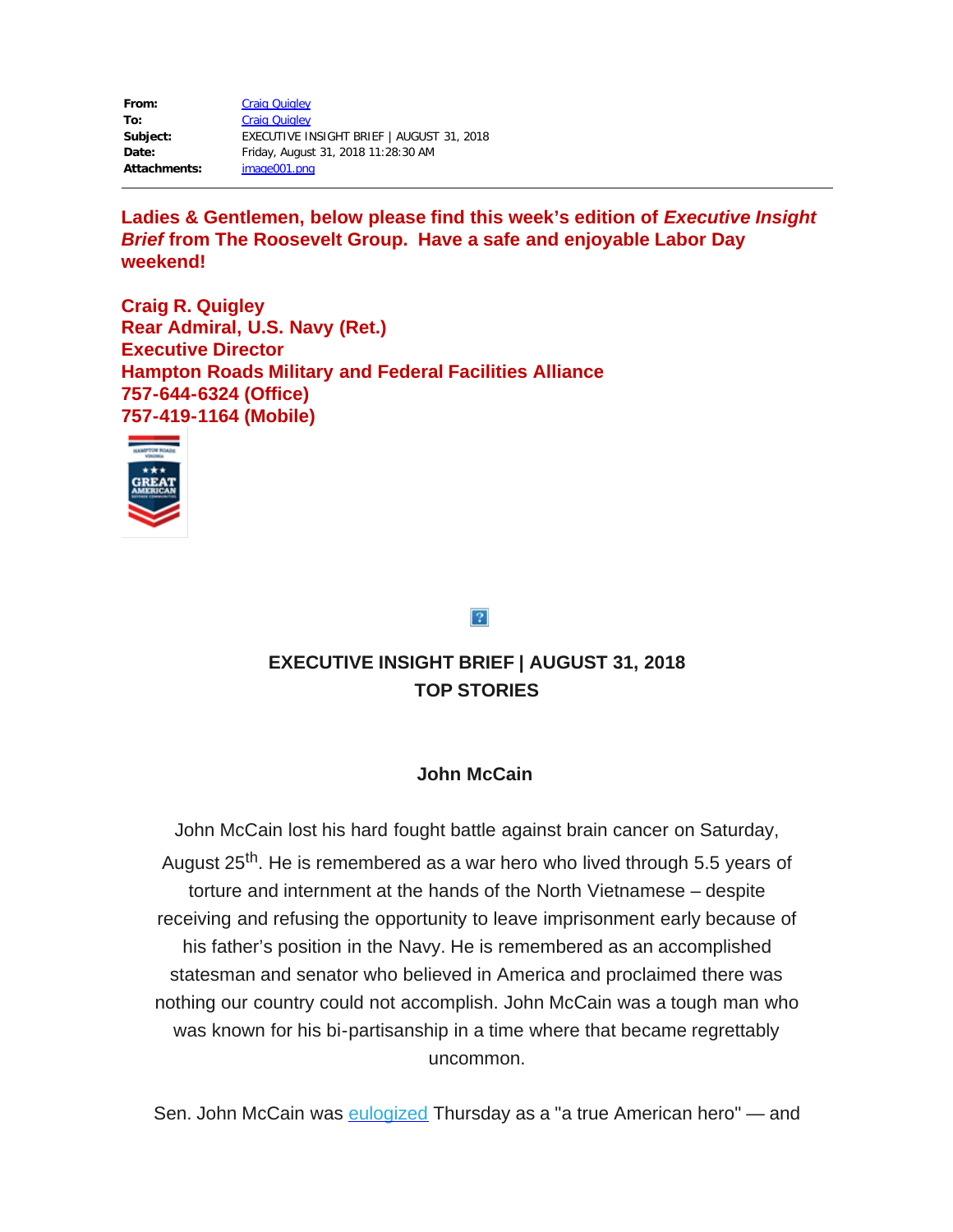a terrible driver with a wicked sense of humor and love of a good fight — as 3,500 mourners crowded into an Arizona church to pay their final respects to the maverick politician. Former VP Joe Biden's stirring eulogy was part of a number of tributes to the late senator before his body left Arizona for the last time. Along with family members and friends, more than 30 current and former senators (Republicans and Democrats alike), Arizona Gov. Doug Ducey, local officials, Arizona sports stars and Arizonans alike paid their respects. Biden's tribute followed one from Arizona Cardinals star Larry Fitzgerald, who drew laughs with stories of his "unlikely" friendship with McCain, as well as from former Arizona Attorney General Grant Woods. Two of McCain's children — Andrew and Bridget — spoke at the memorial, a school choir performed "Amazing Grace," and the recessional was set to the tune of Frank Sinatra's "My Way."

After Thursday's church service, a military aircraft was scheduled to take McCain's body back east to lie in state at the U.S. Capitol on Friday, a funeral service at the Washington National Cathedral on Saturday, and burial at the U.S. Naval Academy in Annapolis, Maryland on Sunday. Read more [here](https://rooseveltdc.us12.list-manage.com/track/click?u=322456b7b4ad08c1b4904c407&id=df4c0c1331&e=5c6d0a3b33).

#### **North Korea**

President Trump left the Singapore summit with praise for North Korean leader Kim Jong Un, heralding a new era of peace and prosperity for the country, as well as the end of the nuclear threat from Pyongyang.

But Pyongyang has kept its nukes, and appears in no hurry to discard them. Now U.S. patience has worn thin. Trump promised Kim that the U.S. would officially end the Korean War, which has technically been running since June 1950, as part of the peace and denuclearization process, Vox reported on Wednesday.

But the U.S. has maintained that a peace treaty can only come after steps towards denuclearization, while North Korea pushes for the reverse. Read [more.](https://rooseveltdc.us12.list-manage.com/track/click?u=322456b7b4ad08c1b4904c407&id=c7cc8990bf&e=5c6d0a3b33)

President Trump appears to be blaming China for derailing a U.S.-North Korea rapprochement, implying that it's placing "tremendous pressure" on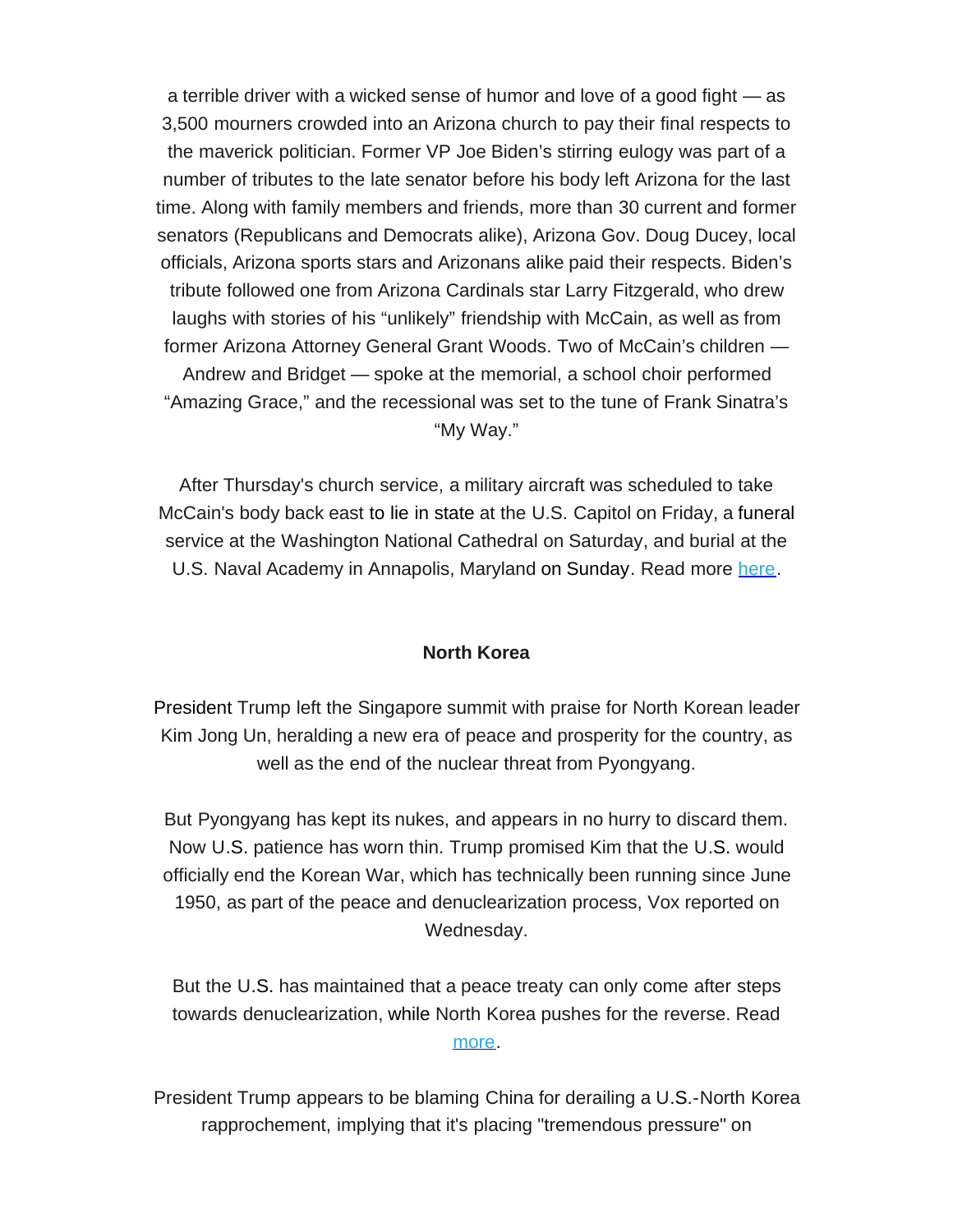Pyongyang as a result of ongoing trade disputes between Washington and Beijing. [In a quartet of tweets on Wednesday,](https://rooseveltdc.us12.list-manage.com/track/click?u=322456b7b4ad08c1b4904c407&id=e167dfd9c6&e=5c6d0a3b33) Trump issued what he called a White House statement saying he "feels strongly that North Korea is under tremendous pressure from China because of our major trade disputes with the Chinese Government." [More.](https://rooseveltdc.us12.list-manage.com/track/click?u=322456b7b4ad08c1b4904c407&id=9e3ec21b96&e=5c6d0a3b33)

### **South Korean Military Drills**

Just days after a planned high-level summit between the U.S. and North Korea was called off, the Pentagon's top official said Tuesday that no decision has been made to cancel major joint military exercises between the U.S. and South Korea planned for 2019.

Secretary of Defense Jim Mattis told reporters that there are "no plans, at this time, to suspend any more exercises" on the Korean Peninsula, a sign that the department is expecting to go forward with major events that North Korea has historically decried as provocative.

"We will work very closely, as I've said, with the Secretary of State, and what he needs done, we will certainly do to reinforce his efforts, but at this time there is no discussion of further suspensions," Mattis said. Not long after Mattis's comments, President Trump tweeted that "war games" with South Korea are still on hold – unless he changes his mind. For more information, click [here.](https://rooseveltdc.us12.list-manage.com/track/click?u=322456b7b4ad08c1b4904c407&id=4186040ae9&e=5c6d0a3b33)

#### **Next-Generation Layer of Defense**

The Air Force [awarded](https://rooseveltdc.us12.list-manage.com/track/click?u=322456b7b4ad08c1b4904c407&id=ff71e0a876&e=5c6d0a3b33) Northrop Grumman a contract worth as much as \$47 million for an analysis of system and payload requirements for a new missile warning satellite system in polar orbit. Specifically, the contract will be used for the Next Generation Overhead Persistent Infrared Polar (OPIR) space vehicles 1 and 2. Work will be performed in Redondo Beach, California, and is expected to be completed by June 25, 2020, according to a contract announcement.

The OPIR polar space vehicles will be part of a five-satellite constellation that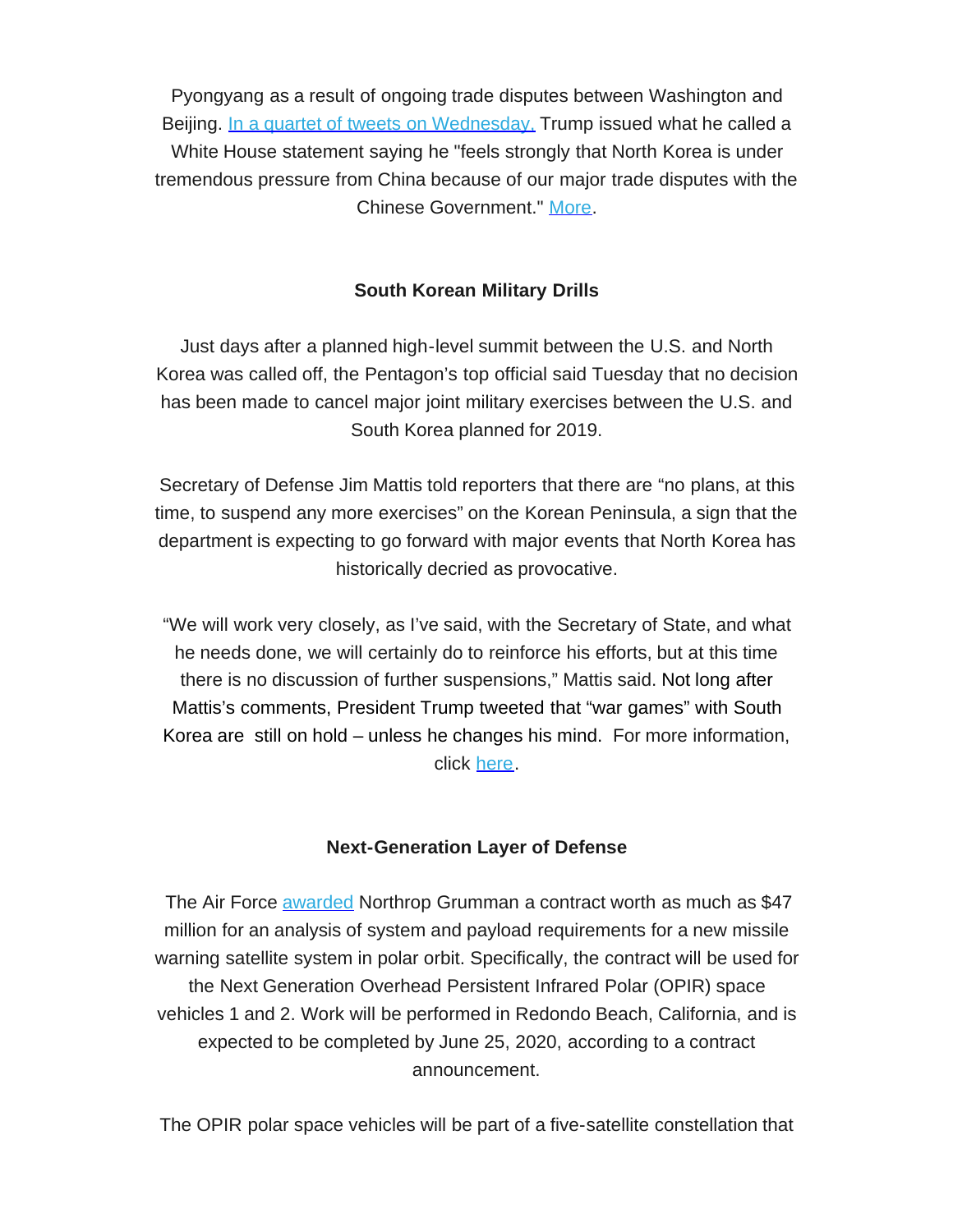will augment the legacy Space-Based Infrared Satellite (SBIRS), which operates as the U.S. military's early warning system. During the fiscal year 2019 budget release, the Air Force announced its plans to cancel the 7th and 8th SBIRS satellites in favor or reallocating funds towards OPIR systems. Click [here](https://rooseveltdc.us12.list-manage.com/track/click?u=322456b7b4ad08c1b4904c407&id=09f9c0c087&e=5c6d0a3b33) for more.

# **Navy Re-establishes 2nd Fleet**

Russian naval activity has surged on and below the North Atlantic and through the Arctic Circle in recent years. With the 2nd Fleet disbanded since 2011, the job of matching and countering Russian operations in those regions has fallen almost solely on the 6th Fleet, whose responsibilities were already stretched between European and North African waterways.

NATO is bolstering its efforts by creating the Joint Force Command-Norfolk, the alliance's counterpart to the [2nd Fleet,](https://rooseveltdc.us12.list-manage.com/track/click?u=322456b7b4ad08c1b4904c407&id=6edb10119b&e=5c6d0a3b33) which is set to break ground in the coming weeks. Representatives from several NATO nations who will be based at the command attended Friday's ceremony. Both establishments will spearhead U.S. and allied efforts to counter Russian operations in the Atlantic, with Washington and Brussels keeping a wary eye on Moscow's fleet amid rising concerns about the prospect of an event similar to the Cuban Missile Crisis.

Officials say an increase in Russian submarine activity in the Atlantic, combined with reports that Moscow is testing a long-range, nuclear-powered missile in the Barents Sea are signs that it is pushing to expand its operational boundaries in both regions.

### **No Relenting on Sessions**

The willingness of Republican senators to turn on Attorney General Jeff Sessions is the result of a furious lobbying campaign from President Trump, who for the past 10 days has been venting his anger at Sessions to "any senator who will listen," as one GOP Senate aide put it.

Though some members of Congress have continued to strongly advise, in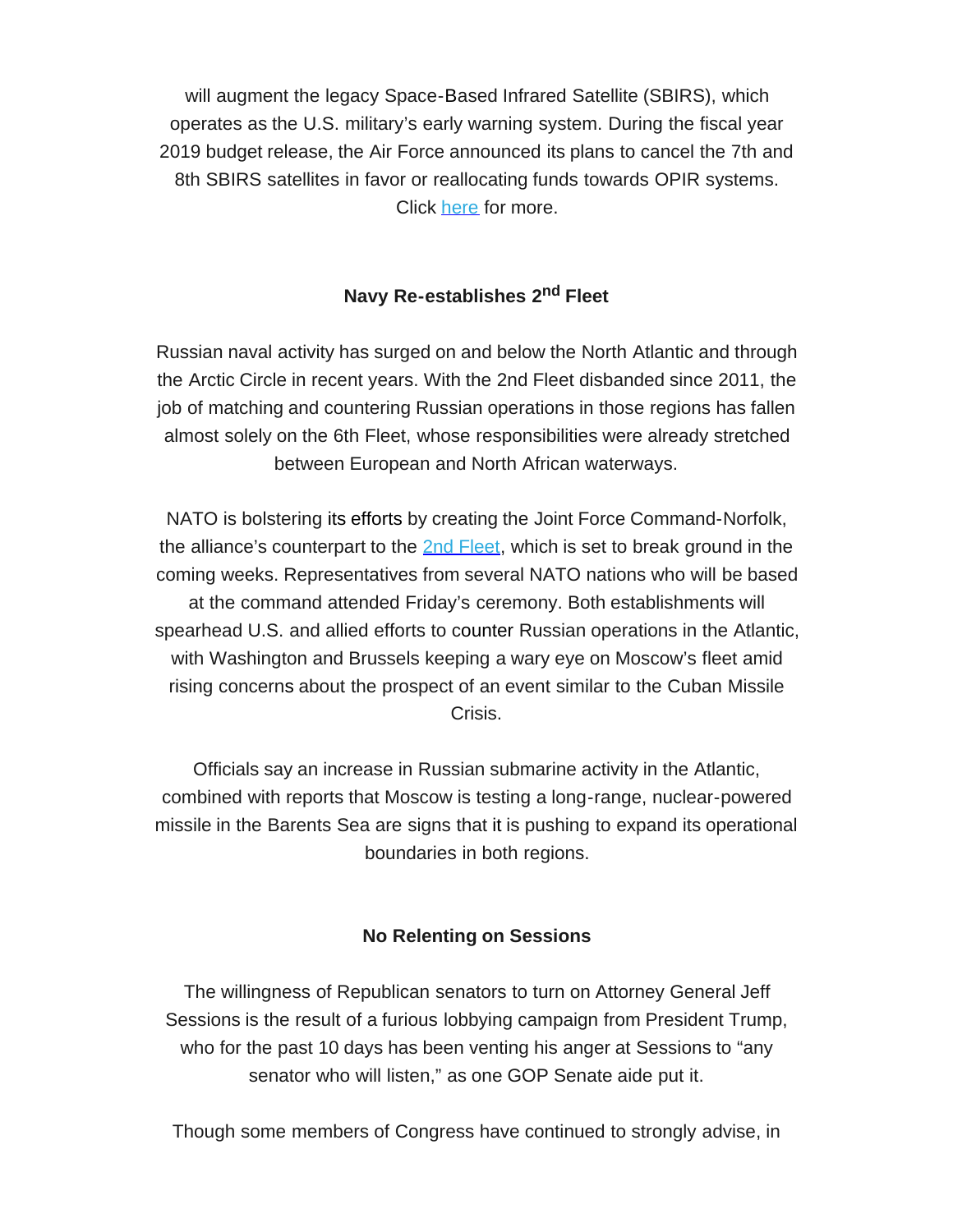public and private, this week that **[President Donald Trump shouldn't fire](https://rooseveltdc.us12.list-manage.com/track/click?u=322456b7b4ad08c1b4904c407&id=cb82b83916&e=5c6d0a3b33)** [Attorney General Jeff Sessions](https://rooseveltdc.us12.list-manage.com/track/click?u=322456b7b4ad08c1b4904c407&id=cb82b83916&e=5c6d0a3b33) especially ahead of the midterm elections because of the political fallout he—and the party—could face.

The president, who has spent a year and a half fulminating against his attorney general in public, finally got traction on Capitol Hill thanks to the growing frustration of a handful of GOP senators with their former colleague – most importantly, Judiciary Chairman Chuck Grassley and South Carolina's Lindsey Graham, who have been irritated by Sessions' opposition to a criminal justice reform bill they support, according to interviews with more than a halfdozen congressional GOP aides, Trump advisers and Republicans close to the White House. Full story [here.](https://rooseveltdc.us12.list-manage.com/track/click?u=322456b7b4ad08c1b4904c407&id=8a2a479ab8&e=5c6d0a3b33)

### **Look Ahead**

Tuesday, September 4 -10:30AM: 2018 Intelligence and National Security Summit | 201 Waterfront St., National Harbor, MD 20745

> Wednesday, September 5 -7:30AM: Defense News conference | 1250 S Hayes St., Arlington, VA 22202

-9:30AM: Senate Intelligence Committee hearing on foreign influence in social media | G-50 Dirksen Senate Office Building

-10:00AM: House Veterans' Affairs subcommittee hearing on reusable medical equipment | 334 Cannon House Office Building

-10:00AM: Senate Foreign Relations Committee hearing on NATO | 419 Dirksen Senate Office Building

-2:00PM: The Henry L. Stimson Center discussion on NATO | Stimson Center, 1211 Connecticut Avenue NW, Eighth Floor